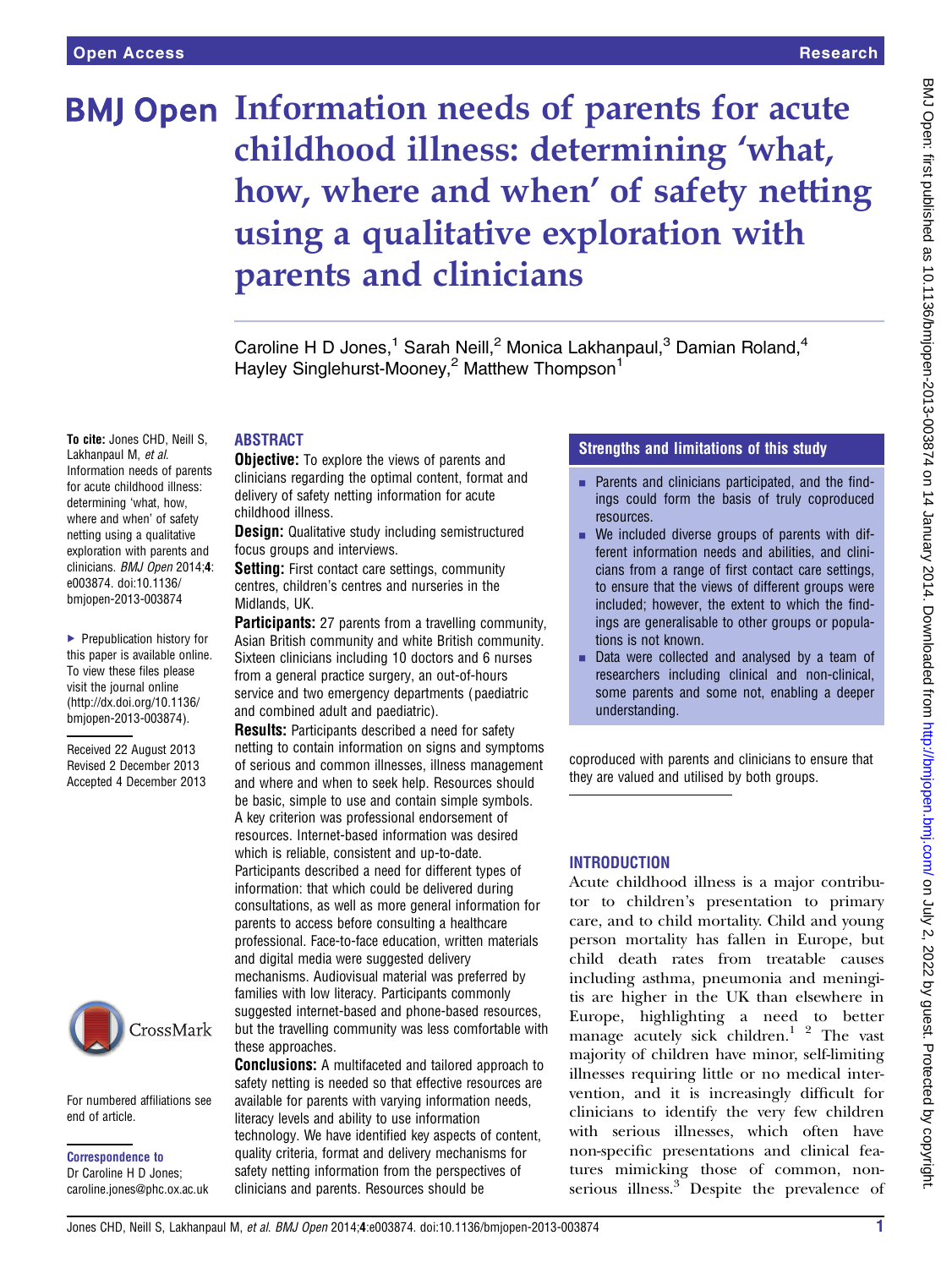life-threatening acute childhood illness being at an all-time low, there has been an increase in children's emergency hospital admissions, many of which are for minor illnesses which could have been managed in the community. $4\frac{5}{2}$  Safety netting information given to parents during consultations advises them about when and where to seek further help. $6$  As well as aiming to prevent misdiagnoses and avoidable child mortality, there is evidence that safety netting can reduce reattendances in febrile children.<sup>78</sup>

Safety netting was first described by Neighbour<sup>9</sup> over 20 years ago, who proposed it to be a core component of general practice. More recently, safety netting has been recommended in the management of acutely sick children by the National Institute for Health and Care Excellence (NICE),<sup>10</sup> Scottish Intercollegiate Guidelines Network  $(SIGN),^{11}$  other national groups,<sup>2 12</sup> general practitioners $^{6}$ <sup>13</sup> and researchers,<sup>14</sup> and has been introduced as a NICE quality standard.<sup>15</sup> Despite these recommendations, there are no set guidelines regarding the optimal content, format and delivery of safety netting.

Anxiety and uncertainty surround parents' decisions about when to consult (and reconsult) healthcare professionals during acute childhood illness at home.<sup>16</sup> <sup>17</sup> Safety netting could potentially help to reduce these, and provide the more explicit and consistent advice that parents seek.<sup>7</sup> However, the most effective components and ways of delivering safety netting are yet to be identified,<sup>18 19</sup> and there is evidence that current safety netting advice may be inadequate. For example, a study of 220 feverish children making 570 contacts with urgent care services found that 19% of parents did not recall being given any safety netting advice, and documentation of safety netting advice regarding what to look for was absent in nearly half (43%) of patients' records.<sup>8</sup>

As part of the Acutely Sick Kids—Safety Netting Interventions for Families (ASK SNIFF) project, this study aimed to explore the opinions of parents and first contact clinicians regarding the optimal content, quality criteria, format and delivery of safety netting information. This is vital for the development of effective safety netting materials to increase parental confidence, understanding and satisfaction, decrease uncertainty and anxiety, as well as increase timely and appropriate presentation to primary care. Including and combining the opinions of clinicians and parents mirrors a key principle of the Children and Young People's Health Outcome's Forum, that families must have a voice and be engaged in the development of services.<sup>2</sup>

#### **METHODS**

We used a qualitative, exploratory approach due to the lack of prior knowledge on the topic. Maximum variation sampling was used to recruit parents from a wide range of communities, and doctors and nurses working in different first contact care settings in the Midlands, UK. Any parents with at least one child under the age of 5 years and any clinicians treating children under 5 years of age at first contact, who were able to speak English, were eligible to participate. We conducted focus groups and/or interviews in each parent community and at each first contact care workplace.

Recruitment was coordinated by email or in person using the local Primary Care Research Network, the Comprehensive Local Research Network for clinicians, community facilitators, health ambassadors and day nursery/children's centre managers for parents. All participants gave written informed consent. The study was approved by the East Midlands—Nottingham 2 NHS Research Ethics Committee (REC reference 12/EM/ 0076) —and the appropriate research and development offices of each local Trust. Two experienced female researchers (SN, a children's nurse lecturer and HS, a social scientist) facilitated focus groups and interviews between May and December 2012, which were semistructured and lasted around an hour. Participants were asked a number of questions about provision of safety netting information (see box 1), and the facilitators used prompts to elicit further details. One facilitator took notes and gave a verbal summary at the end, asking the participants to correct misinterpretations and give further comments. Focus groups and interviews were audio recorded, transcribed verbatim and anonymised.

Data were analysed using the grounded theory method of constant comparison. Three main themes were predetermined by the research question and topic guide (content, quality criteria and format/delivery of safety netting). Codes and subthemes within each of these themes were developed according to the content of focus groups/interviews. Separate coding schemes were devised for parent and clinician data, with many of the same codes occurring in the parent and clinician coding schemes. Throughout the process of data

| Box 1 Topic guide for focus groups and interviews                |
|------------------------------------------------------------------|
| <b>Parents</b>                                                   |
| What information do you want/need to find when your child        |
| becomes sick?                                                    |
| Where would you like to find/be given this information?          |
| In what ways, if any, would you like to see access to informa-   |
| tion improved?                                                   |
| In what ways, if any, do you think the information provided      |
| needs to be improved?                                            |
| Clinicians                                                       |
| What safety netting information do you think parents of sick     |
| young children should be given?                                  |
| How do you think they should be given this information?          |
| In what ways, if any, do you feel the safety netting information |
| available needs to be improved?                                  |
| In what ways, if any, would you like to see access to informa-   |
| tion improved?                                                   |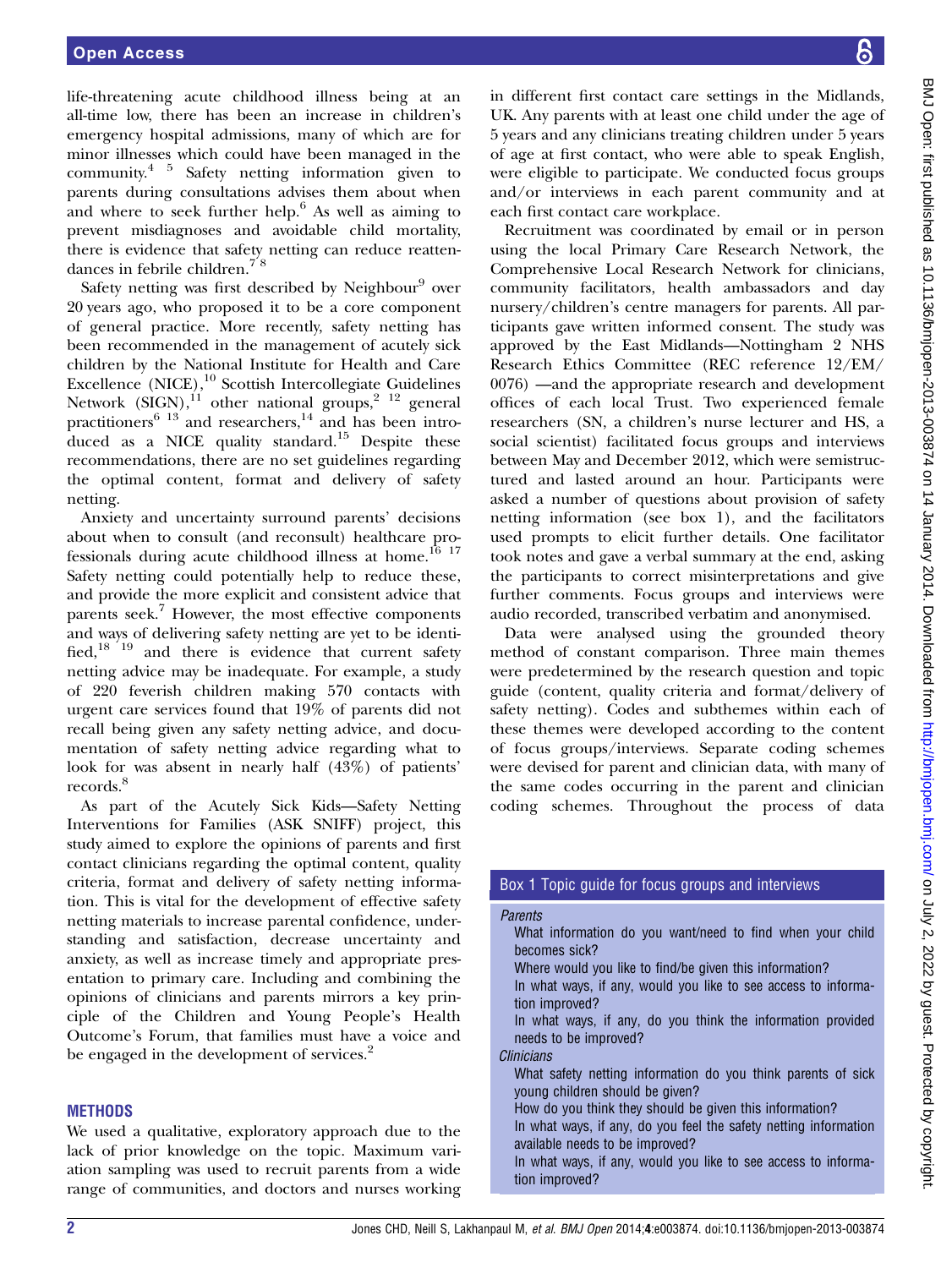collection and analysis, codes were edited, combined and new ones added, and codes were grouped together as subthemes were developed within each theme. The coding schemes were developed together by CJ (a nonclinical researcher) and SN (a children's nurse lecturer), who allocated text to codes accordingly. CJ coded the clinician data and SN coded the parent data, and both researchers cross-checked the codings. Both researchers were familiar with the content of all focus groups/interviews and both coding schemes. Emerging subthemes and comparisons between parent and clinician data were discussed and developed among the wider research team. The constant comparative method enabled us to identify similarities and differences within the data coded to the same and different subthemes from parents and clinicians.

# RESULTS

# **Participants**

Participants included 27 parents and 16 clinicians. Parents were from a travelling community (recruited via a community facilitator), Asian British community (recruited at a local community centre and a children's centre) and white British community (recruited from a children's centre and a private nursery; see table 1). Clinicians were included from a general practice surgery, a District General Hospital (DGH) emergency department (ED) (treating adults and children), a paediatric ED and an out-of-hours service (OOHS; see table 2).

Below we present the three main themes—content, quality criteria and format/delivery of safety netting and the subthemes within them. Tables 3–5 display each

| Table 1<br>Characteristics of participating parents      |                          |  |  |
|----------------------------------------------------------|--------------------------|--|--|
| <b>Characteristics of parents</b>                        | <b>Number of parents</b> |  |  |
| Community                                                |                          |  |  |
| <b>Travelling families</b>                               | 6                        |  |  |
| Asian British                                            | 11                       |  |  |
| <b>White British</b>                                     | 10                       |  |  |
| Gender                                                   |                          |  |  |
| Female                                                   | 24                       |  |  |
| Male                                                     | 3                        |  |  |
| Age (years)                                              |                          |  |  |
| Under 20                                                 | 1                        |  |  |
| $20 - 29$                                                | 5                        |  |  |
| $30 - 39$                                                | 16                       |  |  |
| $40 - 49$                                                | 5                        |  |  |
| Adults in the household                                  |                          |  |  |
| Single parent household                                  | 5                        |  |  |
| Two parent household                                     | 18                       |  |  |
| More than two adult household                            | 4                        |  |  |
| Number of children*                                      |                          |  |  |
| 1                                                        | 6                        |  |  |
| 2                                                        | 8                        |  |  |
| 3                                                        | 5                        |  |  |
| 4 or more                                                | 6                        |  |  |
| *Data on the number of children missing for two parents. |                          |  |  |

# Table 2 Characteristics of participating clinicians

| <b>Characteristics of clinicians</b> | Number of<br>clinicians |  |
|--------------------------------------|-------------------------|--|
| Setting                              |                         |  |
| General practice                     | 5                       |  |
| District general hospital emergency  | 5                       |  |
| department                           |                         |  |
| Paediatric emergency department      | $\overline{4}$          |  |
| Out-of-hours service                 | 2                       |  |
| Profession                           |                         |  |
| Doctor                               | 10                      |  |
| <b>Nurse</b>                         | 6                       |  |
| Gender                               |                         |  |
| Female                               | 6                       |  |
| Male                                 | 10                      |  |
| Ethnicity                            |                         |  |
| <b>Asian British</b>                 | 3                       |  |
| <b>White British</b>                 | 13                      |  |
| Age (years)                          |                         |  |
| $30 - 39$                            | 7                       |  |
| $40 - 49$                            | 7                       |  |
| $50+$                                | 2                       |  |

theme, respectively, and the subthemes within them, with quotes to illustrate aspects of our interpretation of the data within each of the subthemes.

#### Safety netting content

There was consensus among the clinicians working in the different settings that paediatric illness is broad, and safety netting advice should focus on signs and symptoms of the most serious and most common childhood illnesses: "It's the nasty ones that you want to catch and the very common things that people will have never seen before but are OK" (DGH ED doctor). Some clinicians thought that in addition to specific advice given during consultations, there is a need for generic advice or education: "perhaps there could be… more kind of generic advice about unwell children" (OOHS GP); "instant access [to information] doesn't really help because you need to build up your knowledge long before the child becomes ill" (DGH ED doctor). This emphasises the potential need for two different resources: a diagnosis or illness-related safety netting resource for use during/postconsultation, and a more general educational resource for use preconsultation.

Clinicians described the importance of signposting parents to different services according to illness severity and providing information on illness management. Primary care staff focused on the need to educate parents about when to care for their child at home or visit the pharmacy, whereas ED staff focused more on the need to communicate what signs and symptoms indicate that parents should attend an ED immediately.

Parents' need for information matched that of clinicians, namely what symptoms are associated with the most common and most serious illnesses (particularly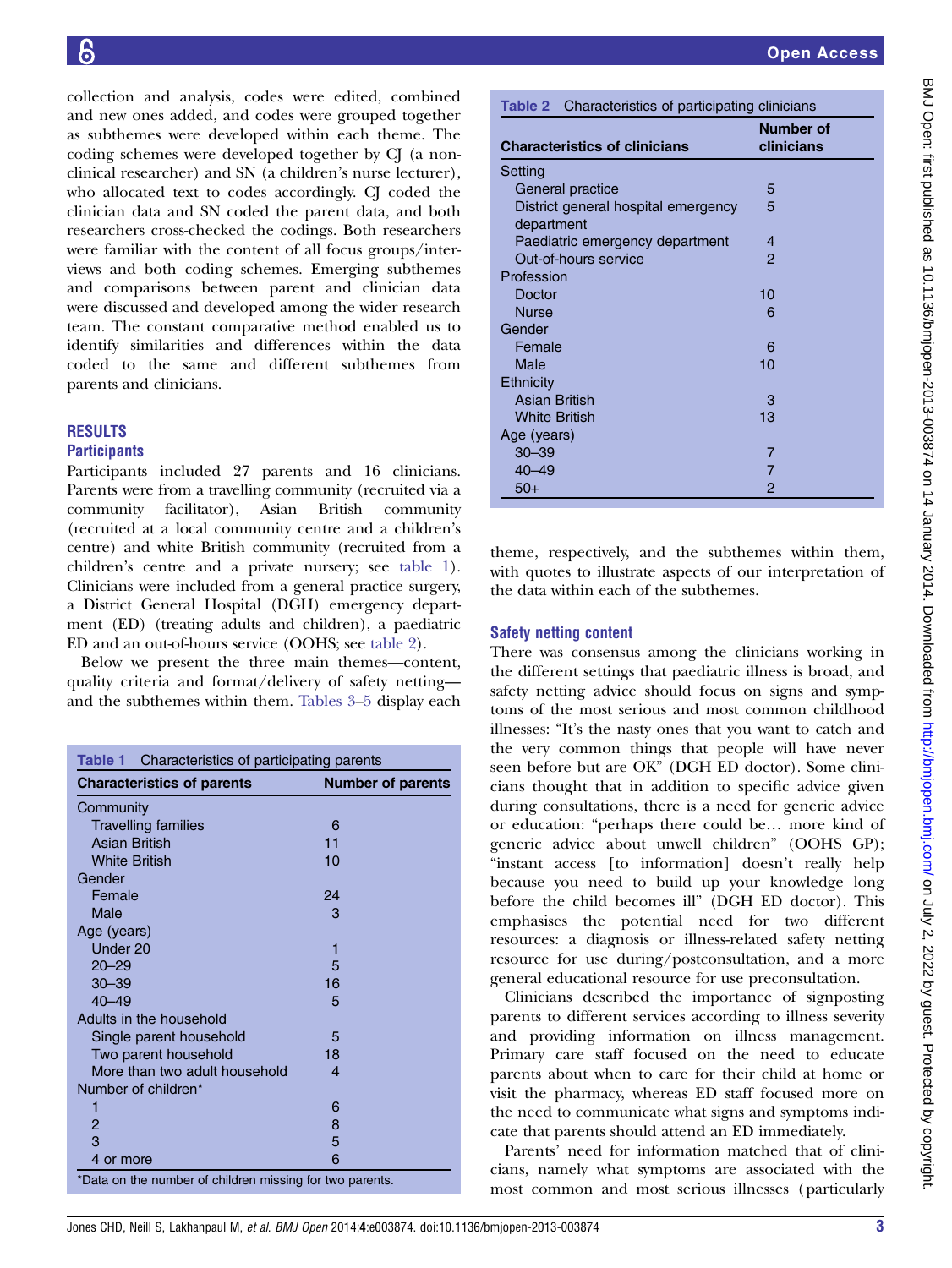| Subthemes and illustrative quotes within the Safety Netting Content theme<br>Table 3 |                                                                                                                                                                                                               |                                |  |
|--------------------------------------------------------------------------------------|---------------------------------------------------------------------------------------------------------------------------------------------------------------------------------------------------------------|--------------------------------|--|
| <b>Subtheme</b>                                                                      | <b>Illustrative quote</b>                                                                                                                                                                                     |                                |  |
| Most serious and most common<br>childhood illnesses                                  | don't think it's going to be possible to inform everybody about every<br>kind of conditions that are out there, but there may be some that we<br>can consider the common ones and more serious ones, you know | Asian British<br>father        |  |
| Signposting to different services                                                    | Is it phone, such and such, is it take to A&E, you know, is it wait till the<br>morning, see how it is?                                                                                                       | <b>White British</b><br>mother |  |

meningitis), and when/where to access help. After receiving a diagnosis, information is wanted on illness causation, management and trajectory: "Where I ask every question under the sun. What is it, why did they get that, how many times will they get it again?" (travelling community mother).

#### Safety netting quality criteria

Clinicians and parents similarly stated that safety netting resources should be basic, simple to use, with simple messages. Simple symbols and colour indicators were suggested for presenting safety netting information visually, which would be particularly useful for people who are unable to easily understand written information. Suggestions included ticks and crosses, sad and happy faces, traffic lights, red and green: "a picture with a green smiley face, a meningococcal septicaemia rash with a big upset blue light on top of it type face or something like that" (DGH ED doctor). The parents and clinicians felt that information should be provided in simple language, as well as multiple languages; and that it should be symptoms-based because parents would not always know their child's diagnosis when searching for information.

Importantly, it was commented that written information, including internet-based resources, should be easy and quick to access. However, one clinician raised a caveat: "you've got to be very careful with the information that you are putting out there, because you don't want to drive the paranoia more that there is" (paediatric ED doctor).

A key quality criterion identified by parents and clinicians was professional endorsement: "I think if it was NHS backed you'd kind of have a bit more trust" (white British mother). Publicity was also highlighted: "it needs to be publicised that patients know to access that site, whereas what's happening now is that they're accessing Google and getting a whole lot of symptoms which, y'know, lots of them are not necessarily useful and, erm, heightens the anxiety" (GP surgery doctor). These criteria were described particularly in relation to internetbased safety netting resources: currently, searching the internet generates an 'overload' of information, some of which are not useful, which creates uncertainty and anxiety among parents. Access to reliable, consistent, up-to-date internet-based information was commonly requested: "the problem is I think the information's there, it's not all in one place, it's all over different websites and if the Department of Health was able to

| Subthemes and illustrative quotes within the Safety Netting Quality Criteria theme<br>Table 4 |                                                                                                                                                                                                  |                                |
|-----------------------------------------------------------------------------------------------|--------------------------------------------------------------------------------------------------------------------------------------------------------------------------------------------------|--------------------------------|
| <b>Subtheme</b>                                                                               | <b>Illustrative quote</b>                                                                                                                                                                        |                                |
| <b>Basic</b>                                                                                  | It needs to be absolute almost so simple basic                                                                                                                                                   | <b>GP</b> surgery<br>doctor    |
| Simple symbols,<br>colours                                                                    | Simple visual things like a tick and a cross. Lots of people know that a cross is not<br>a good thing or it's a danger. Anything in red, anything green is good or a sad<br>face or a happy face | <b>Asian British</b><br>mother |
| Multiple languages                                                                            | The information that comes out actually needs to be in multiple languages as well                                                                                                                | DGH ED<br>doctor               |
| Symptoms-based                                                                                | of course a lot of the time you don't know the diagnosis so, yeah, so it's important<br>it isn't sort of restricted to a diagnosis really I think                                                | OOHS GP                        |
| Professional<br>endorsement                                                                   | Obviously it has to be audited and have involvement with the government                                                                                                                          | <b>Asian British</b><br>mother |
| Publicised                                                                                    | half of it would be the media in letting the parents know that is out there, because<br>half of these things you don't know that they exist and you don't know what to trust                     | white British<br>mother        |
| Easy and quick to<br>access                                                                   | I think it's just being able to access information very quickly                                                                                                                                  | white British<br>mother        |
| Portable                                                                                      | Nothing that adds to your weight of your bag                                                                                                                                                     | white British<br>mother        |
|                                                                                               | I always tend to keep a lot of stuff like that in her bag so I always know where it is<br>and if I'm with her, her bag's always around anyway, so I would prefer that                            | white British<br>mother        |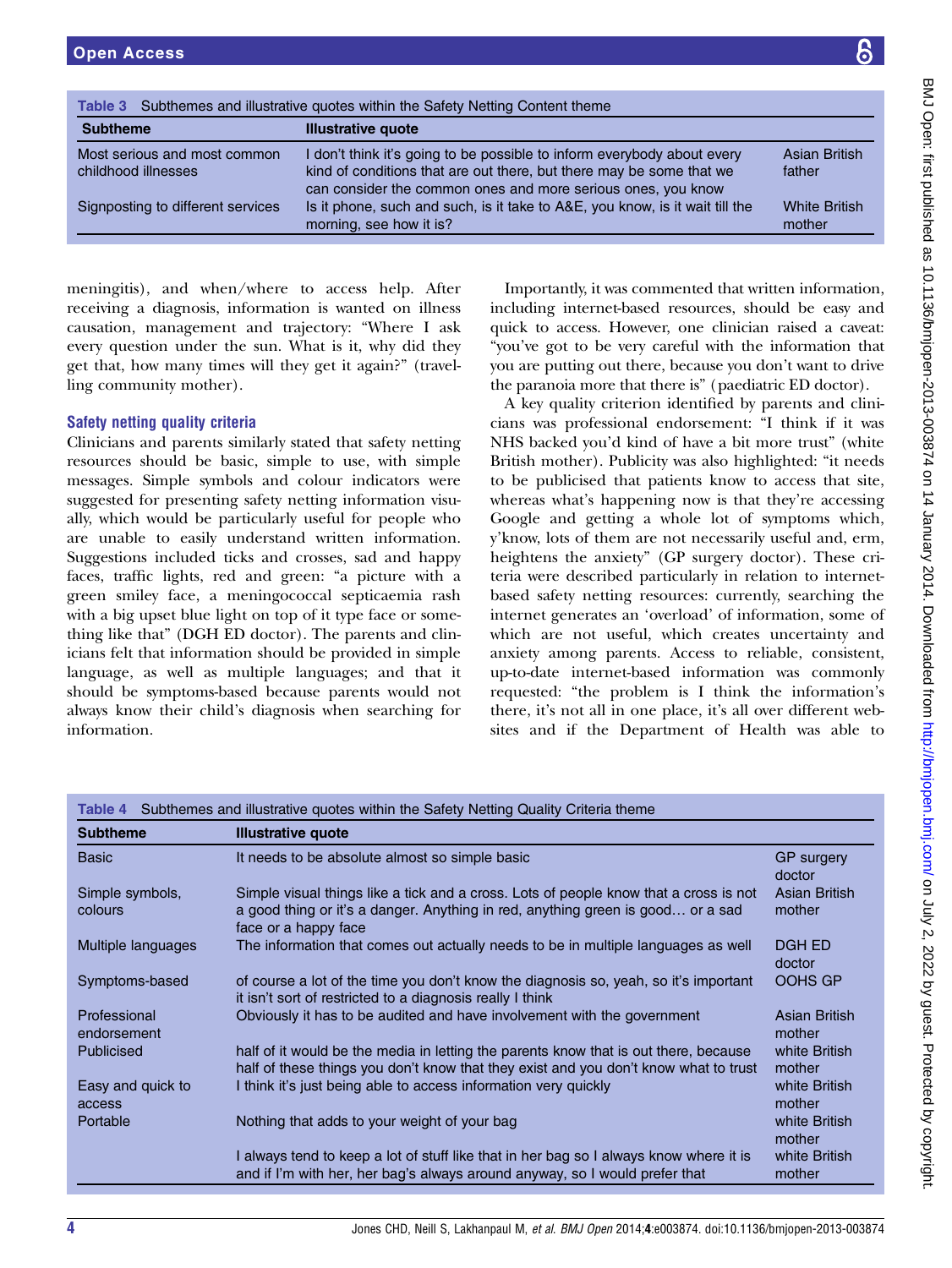| Table 5 Subthemes and illustrative quotes within the Format and Delivery of Safety Netting theme |                                                                                                                                                                                                                                                                                                                                                                                                                                                                                                                                           |                                              |  |  |
|--------------------------------------------------------------------------------------------------|-------------------------------------------------------------------------------------------------------------------------------------------------------------------------------------------------------------------------------------------------------------------------------------------------------------------------------------------------------------------------------------------------------------------------------------------------------------------------------------------------------------------------------------------|----------------------------------------------|--|--|
| <b>Subtheme</b>                                                                                  | <b>Illustrative quote</b>                                                                                                                                                                                                                                                                                                                                                                                                                                                                                                                 |                                              |  |  |
| Consultation-based<br>Signs and symptoms<br>to look for                                          | Simple things like tracheal recession that are quite easy to demonstrate<br>just to show them if they come in with that presenting complaint and it's<br>just talking through it isn't it, if you see any of these signs then you need to<br>come straight back then                                                                                                                                                                                                                                                                      | DGH ED nurse                                 |  |  |
| Information sheets                                                                               | My doctor did give like an information leaflet and I did read through it,<br>because like on the Internet, you can get into so many areas and then you<br>know you think, you need to feed your son, but when you've got a sheet at<br>least you can find time to do that                                                                                                                                                                                                                                                                 | Asian British mother                         |  |  |
| Preconsultation education                                                                        |                                                                                                                                                                                                                                                                                                                                                                                                                                                                                                                                           |                                              |  |  |
| <b>Health visitors</b>                                                                           | I think the information almost needs to come before your child's ill at<br>health visitor level                                                                                                                                                                                                                                                                                                                                                                                                                                           | DGH ED nurse                                 |  |  |
| Peer education                                                                                   | I think peer education with young parents would be good because the<br>thing is they're only actually learning when they actually come into you                                                                                                                                                                                                                                                                                                                                                                                           | GP surgery nurse                             |  |  |
| School, nursery, social<br>workers                                                               | Certainly social workers might be a valuable way of actually getting<br>information like this into these families and teachers                                                                                                                                                                                                                                                                                                                                                                                                            | DGH ED doctor                                |  |  |
| <b>Books</b>                                                                                     | It's easy to flick through a book when your breastfeeding or bottle feeding<br>or whatever                                                                                                                                                                                                                                                                                                                                                                                                                                                | white British mother                         |  |  |
|                                                                                                  | I didn't read the books, it was too much information. You don't want to be<br>bombarded really I don't think                                                                                                                                                                                                                                                                                                                                                                                                                              | white British mother                         |  |  |
| <b>Posters</b>                                                                                   | They used to have a big resuscitation poster that they advised you to put<br>in your children's bedroom You could have your symptom checker thing<br>on there because you're more likely to read it at the time you don't need it,<br>than the time you do need it                                                                                                                                                                                                                                                                        | DGH ED nurse                                 |  |  |
| Information pack for<br>new parents                                                              | Because you read everything in that [information] pack because it's your<br>first baby, so every leaflet is important in that [information] pack                                                                                                                                                                                                                                                                                                                                                                                          | <b>DGH ED nurse</b>                          |  |  |
| <b>Adverts</b>                                                                                   | Like how many parents come forward and say, "Oh we found out our child<br>had meningitis because we did the glass roll test." I actually think media<br>like that is one of the most powerful way of sort of getting to large groups<br>is to have like it on telly                                                                                                                                                                                                                                                                       | white British mother                         |  |  |
|                                                                                                  | A lot of us can't read or write (parent 1). So I think they do pick up a lot,<br>travellers do rely on the adverts and that a lot more. They take more notice<br>of them kind of things (parent 2)                                                                                                                                                                                                                                                                                                                                        | Travelling community<br>mothers              |  |  |
| Centralised website                                                                              | if you've got an ill child and you're wanting to find out what it could<br>possibly be, you don't want to spend hours looking for that information,<br>you actually want to be able to go on a site                                                                                                                                                                                                                                                                                                                                       | <b>White British mother</b>                  |  |  |
| Internet-based resources                                                                         |                                                                                                                                                                                                                                                                                                                                                                                                                                                                                                                                           |                                              |  |  |
|                                                                                                  | If you've got a sick child at home and they're maunging at you, you haven't  White British mother<br>got the time to go on the internet you've got a child hanging off your leg<br>going, "Mummy I feel poorly, mummy I want this, mummy I want that," or<br>you know, screaming or, I don't think it's that practical that often you don't<br>have the chance to go on the internet                                                                                                                                                      |                                              |  |  |
| Mobile-phone<br>accessible website                                                               | Yes the phone it's easily accessible and especially when you've got a<br>baby. Rather than putting on the computerI think the phone is a very<br>good source because you keep it all the time with you. That's a very good<br>thing, yeah                                                                                                                                                                                                                                                                                                 | White British mother                         |  |  |
| Audiovisual material                                                                             |                                                                                                                                                                                                                                                                                                                                                                                                                                                                                                                                           |                                              |  |  |
| <b>Pictures</b><br><b>Videos</b>                                                                 | A picture says a thousand words but it helps. Pictures definitely help<br>Mixed in with some kind of videos of things that you kind of click on to see<br>what it, or pictures to see what it looks like. Because they're saying you're<br>breathing faster, but as I said, that's one thing for one person and you<br>know, it might mean something else to somebody else And give patients<br>and parents that autonomy to say actually no, I've looked at this, this is<br>what it looks like and therefore my child is breathing fast | <b>DGH ED doctor</b><br>Paediatric ED doctor |  |  |

somehow streamline the advice nationally and set up a process of okaying national advice for parents… I think that would be the way to do it" (paediatric ED doctor).

It was suggested that parents need resources which are portable, particularly when caring for a distressed child. Different methods were suggested for achieving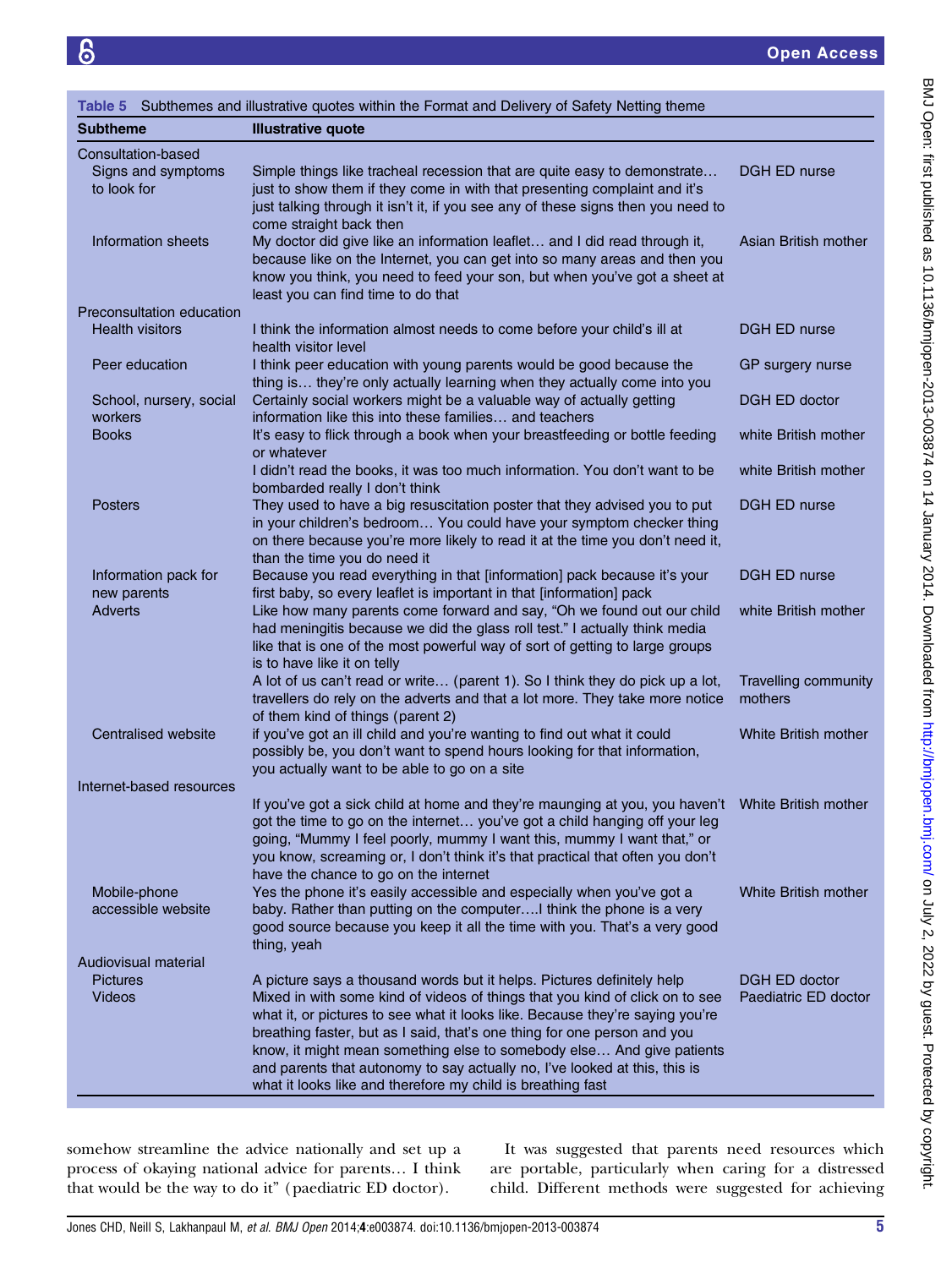this, including providing portable hard copy: "You've got them clung to you cause they're unwell, you're not going to sit at a computer" (GP surgery nurse); "I think they sort of produce sort of credit card sized things they can give out… so perhaps more of those sorts of resources" (OOHS GP). Alternatively, phone-based internet access could provide a quick and easy access to information: "I would do it on my phone, oh yeah, yeah, yeah, very much so. And that I actually find easier than picking up the phone because if you've got a crying child, trying to pick up the phone and talk to somebody is actually a lot more difficult than having a quick look on the internet to see…" (white British mother).

#### Format and delivery of safety netting

As described above, the participants described a need for different types of safety netting resources including those delivered during consultations and those accessed prior to consultation. They also acknowledged that information should be provided in multiple formats: "It can be on different forms of media, Internet. Obviously, Internet may not be accessible to many people and if it is accessible, they may not be able to go to the right information, right section so having it in different formats will be quite helpful" (Asian British father).

#### Consultation-based safety netting

Clinicians described how verbal and written safety netting information could be delivered during consultations, and suggested demonstration of physical signs including tracheal tug, intercostal recession and slow capillary refill time. Provision of written materials during consultations could be useful for parents: "Well half the time when you're taking your child to the doctors they're not very well, are they, so they're clingy, you've had to probably strip them off… so they're crying and they're trying to tell you all this information and getting them back dressed again really quickly… There is pressure to get out quickly, I think, so I think you do forget what the doctor has said." (white British mother).

Another type of safety netting was referring children to other services such as community children's nurses. Some clinicians thought that written safety netting materials should be tailored to the local area accordingly: "a bit more specific to the area as well, that would be good so it was, you know it takes into account sort of local pathways, what's available locally including things like the community children's nurses" (OOHS GP). Conversely, one parent highlighted the need for standardised advice: "It should be across nationally and so on, so that everyone is getting the same message" (Asian British mother).

#### Preconsultation education

Safety netting resources for use prior to consultation included general preparatory educational information to

be accessed prior to illness occurring and more specific information for parents to access during acute childhood illness, before they consult a healthcare professional.

Educational methods suggested by the clinicians included education by health visitors, and peer education so that parents can learn from the experiences of others—a caveat being that the information is correct: "actually learning by somebody else's experience what happened and what were you told and it's getting that because peer education, if it's correct, 'cause that's another reason why we get to see people, 'cause another relative has sent them in and said you must be seen, because advice has changed…" (GP surgery nurse). Other suggestions were delivery by school/ nursery teachers and social workers. Parents had similar suggestions to clinicians, namely education on childhood illnesses by health visitors and schools/nurseries as well as novel suggestions including libraries, community centres and GP surgeries (in waiting rooms as well as during consultations). They also suggested community-based delivery systems including community champions, community educational programmes (such as short courses in community centres) and community snowballing (whereby healthcare professionals provide initial educational sessions, then peers provide these sessions afterwards).

Written materials were suggested for educating parents prior to their child becoming ill. The parents and clinicians mentioned posters, and suggested the information pack for new parents as a way to deliver written information (although parents did comment that they did not use the information provided in this pack beyond the neonatal period). Other parental suggestions for written materials included booklets, leaflets, flash cards and small quizzes. The parents and GPs had a limited knowledge of the information on childhood illness currently contained in the personal child health record ('red book'), and felt that it was not well used by parents or GPs. Building on the information contained in books, or introducing new books, may not be an effective mechanism to educate parents about childhood illness: "I think I possibly looked at it when I was a new mum with you know, so much enthusiasm, and then about a week in I was like… I'm far too tired to do this, there's no way I'm reading through that book" (white British mother).

Parents suggested a wide range of digital media which could be used to deliver information, including internet, phone-based media, DVD, television programmes and rolling displays on waiting room screens. Many parents recalled media campaigns for stroke, and the glass test for non-blanching rash in meningitis. These campaigns appear to have reached all of the social groups in the sample. Parents felt that media campaigns could be successful for acute childhood illness. The GP surgery focus group acknowledged the success of media campaigns and suggested this could work for educating parents on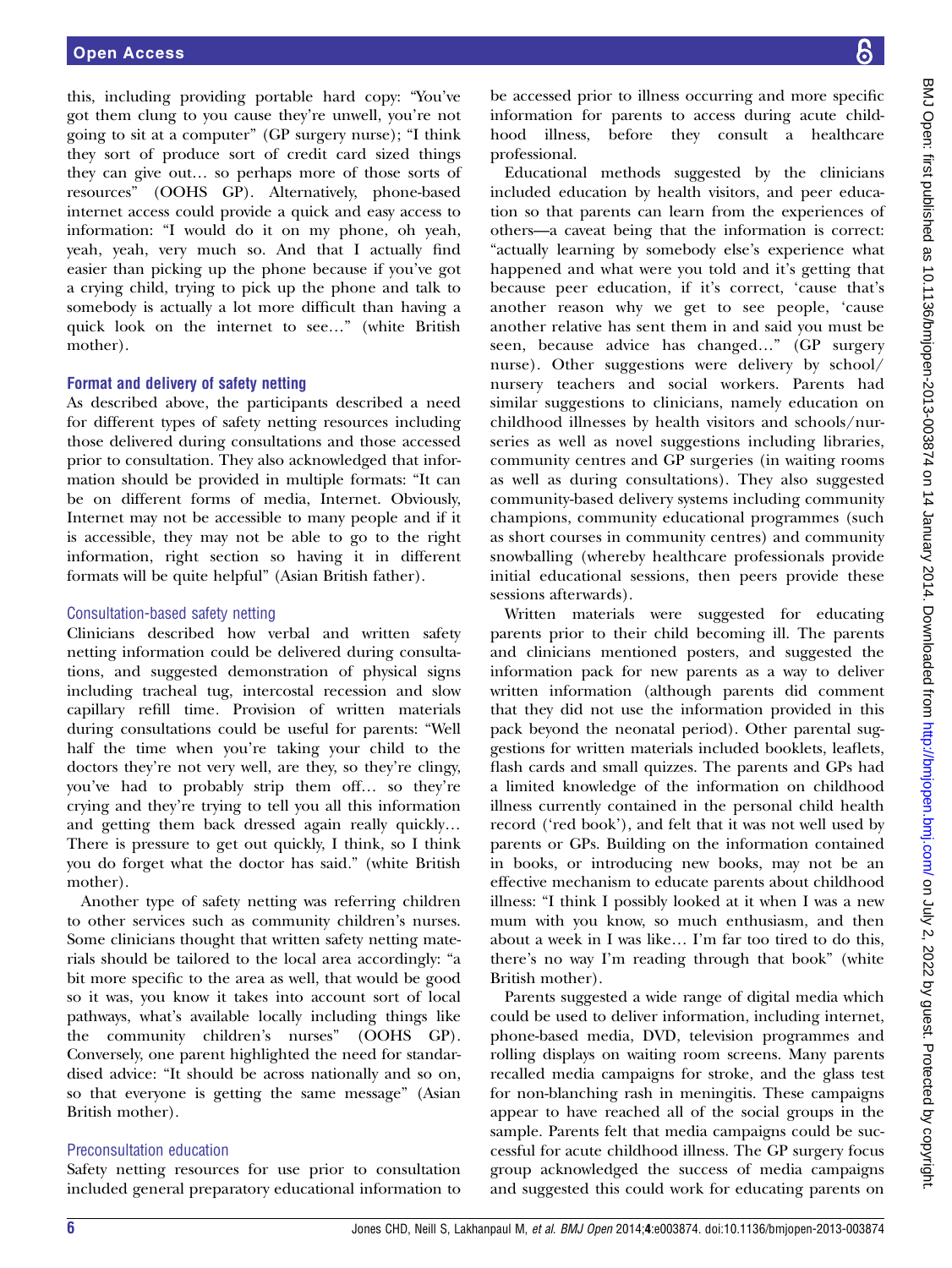Open Access

child illness, although it was acknowledged that media campaigns could create anxiety.

#### Internet-based resources

Internet-based resources such as a centralised website were commonly mentioned by parents and clinicians alike. One thing parents would like is a well-signposted website with NHS endorsement, which is easy to search and appropriate for mobile phones. Parents were in favour of doctors giving out information about a reliable site at the end of consultations. Clinicians indicated that they were happy to perform this; but it would need to be simple to use: "you wouldn't want to, yeah, be getting into huge conversations about how you do it… how you access it, so yeah, it would need to be sufficiently simple and accessible" (OOHS GP).

Similarly to parents, clinicians in all settings suggested that a phone-based application could be successful in helping parents of sick children assess whether/where to seek help: "World and times are changing, everything is about internet, everything is about apps and I think if you've got something well written and accessible, on the internet with maybe an iPhone app, an android app, that people can download y'know, some sick kids guide or something like that with a bit of a symptom checker and robust, this is what paediatricians, this is what GPs, this is what emergency physicians would advise you to do, then I think people will take that seriously and I suspect it would cut down the attendance rate at all different places plus make people a lot more happy" (DGH ED doctor). However, the travelling community highlighted that the current generation of parents are often unfamiliar with information technology: "But the new generation when they get a bit older, in a couple of years from now, cause all the children now they're all permanently at school that would help them but not for all us, not for this generation" (travelling community mother).

#### Audiovisual material

A benefit of internet-based resources, highlighted by parents and clinicians, is that they could include short video clips showing signs and symptoms, presenting information that is difficult to explain verbally or in diagrams. Parents suggested clips of sounds of specific coughs (croup, whooping cough), respiratory movements (recession) or the appearance of different rashes (chickenpox, meningitis). Conditions that were suggested for video format by clinicians, some of which matched those suggested by parents, were croup, wheeze, increased work of breathing, recession, bronchiolitis, dehydrated child, floppy child, seizures and fainting, tracheal tug, capillary refill time and rashes. Parents highlighted that these could be viewed, for example, on a mobile phone while holding a baby. Audiovisual material was the preferred option for families with low literacy: the Asian British and travelling communities highlighted that some families would not

be able to read written language. Limitations of audiovisual material were however recognised: "[Doctor 1] Photos are very difficult because even if you look at the different atlases we have for dermatology… [Doctor 2] and each book looks slightly different [Doctor 3] And it can be falsely reassuring can't it. 'Cause you have meningococcal disease, you can have a blanching rash" (paediatric ED doctors).

It is important to note that in addition to discussing information resources, parents and clinicians alike highlighted that for worried parents, nothing will replace face-to-face reassurance from a healthcare professional: "only physical contact with somebody who you trust and feel can answer your question will ever give you the reassurance with regards to a child that you're looking for… ultimately you really just want to speak to someone and show them your child, you want to speak to someone who you feel is experienced and knowledgeable about what you are talking about and can help you with your child" (white British mother); "verbal advice can reassure you, I don't think any website or any information can reassure you" (DGH ED doctor). This message came across particularly strongly from the Asian British community.

#### **DISCUSSION**

#### Principle findings and implications Coproduction

Parents and clinicians described a diverse range of desirable attributes for safety netting advice, as well as techniques for its delivery. This highlights the need for true coproduction of safety netting resources by parents and clinicians, throughout every stage of design and development of resources, to ensure that they meet the range of criteria identified as important by both groups. This mirrors the key principle of the Children and Young People's Health Outcome's Forum regarding family involvement in the development of services.<sup>2</sup> Safety netting is a perfect example of where true coproduction by clinicians and parents could result in the development of effective resources which will be utilised and valued by both groups.

There were some important differences between groups, for example, while clinicians in all settings, and many parents, favoured the idea of internet-based and phone-based resources, the travelling community highlighted that this would not be appropriate for the current generation of parents; and the Asian British and travelling communities highlighted that some families would not be able to read written English, thus particularly preferring audiovisual materials. However, generally parents and clinicians from different communities/settings suggested a very similar range of content, quality criteria, format and delivery methods for safety netting advice, while acknowledging that multiple techniques and resources are needed. (Note, however, that the number of participants from each community/setting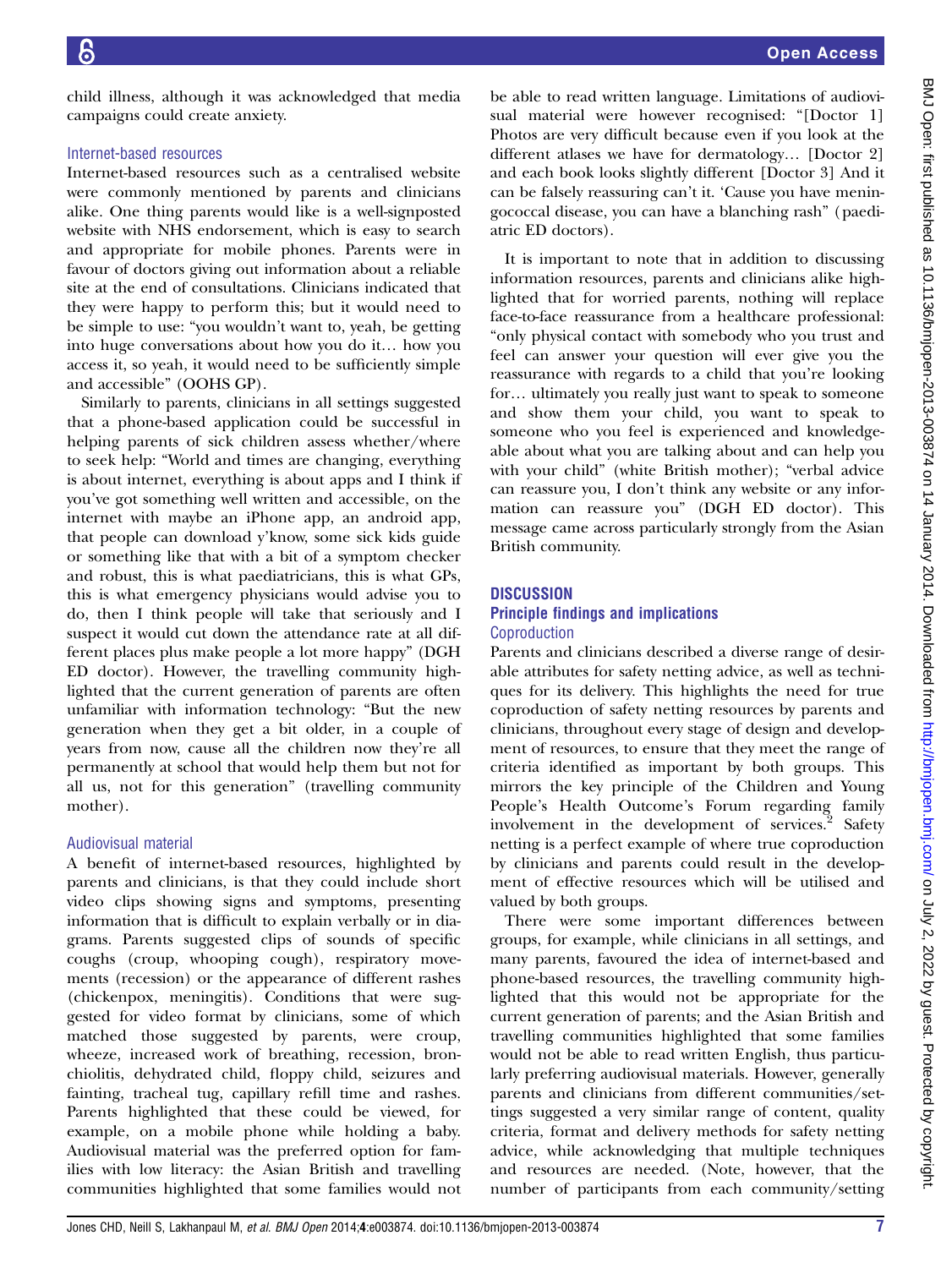

Figure 1 Content, quality criteria and delivery mechanisms for safety netting information, suggested by the parents and clinicians.

was small which limited our ability to draw comparisons.) Previous research in the UK has also found commonality of parental information needs across different socioeconomic groups regarding childhood illness.<sup>20</sup> The good degree of agreement between the subthemes emerging from the two groups highlights the potential for the development of safety netting techniques which are indeed endorsed by parents and clinicians. Figure 1 shows desirable safety netting attributes that were proposed by both parents and clinicians: resources should be developed that meet these criteria.

#### Multifaceted approach

Participants recognised that one approach will not be appropriate for all parents, and that a variety of techniques and resources are needed. For example, written materials are not suitable for those with low literacy; and websites are not suitable for those who lack confidence in, or access to, the internet and smart phones. There may be a need for a tailored approach to meet individual needs.

An information leaflet for parents on feverish illness has already been developed by the  $NICE<sup>21</sup>$ ; yet the information is not multifaceted or tailored for different groups, and none of the clinicians reported using the leaflet for safety netting. Providing more multifaceted,

tailored information coproduced with parents may better meet the requests of parents and clinicians. Furthermore, the information leaflet meets some of the key criteria presented in figure 1 (including signs and symptoms to look for, information on illness management, professional endorsement), but it could perhaps be improved by including other key criteria including simple symbols, pictures and videos.

# **Delivery**

Participants were imaginative in their consideration of how safety netting advice could be delivered; ideas included DVDs, television programmes, rolling displays in waiting rooms, posters, booklets, leaflets, flashcards and even quizzes. Media campaigns were thought to have been successful at improving knowledge in other areas of health, and could be applied to childhood illness; however, clinicians warned against creating anxiety. Furthermore, it would be difficult to design and deliver a successful media campaign for such a broad topic as acute childhood illness. Clinicians also warned against falsely reassuring parents; for example, emphasising a non-blanching rash in pictures may prevent children with meningococcal disease being presented before the appearance of this symptom. There is a balance to be met between creating false reassurance and over-anxiety.3

# Types of information

It was commonly suggested by the parents and clinicians that there is a need for different types of information to be delivered at different times:

- 1. Specific information: provided when children are sick (usually during a consultation), specific to the particular illness the child is experiencing.
- 2. Symptom-related information: accessible by parents preconsultation when their children are sick and could also be provided during a consultation.
- 3. General information: education for parents on childhood illness in general.

Regarding specific illness-related or symptom-related information, a common proposal was for a wellsignposted website on childhood illness, with professional endorsement, that is easy for parents to search and provides the information they need when their child is sick. Previous research has similarly revealed parental need for consistent advice from a trusted source, and a preference for NHS-branded websites compared with other internet resources.<sup>20</sup> Our participants also frequently suggested that this should be compatible for use on mobile phones so that parents can access it easily while caring for their child. The inclusion of pictures and videos would increase the accessibility. A variety of symbols were suggested which could be used in such resources including sad and happy faces and different coloured symbols.

Parental need for high-quality internet-based resources is not surprising given the evidence that parents are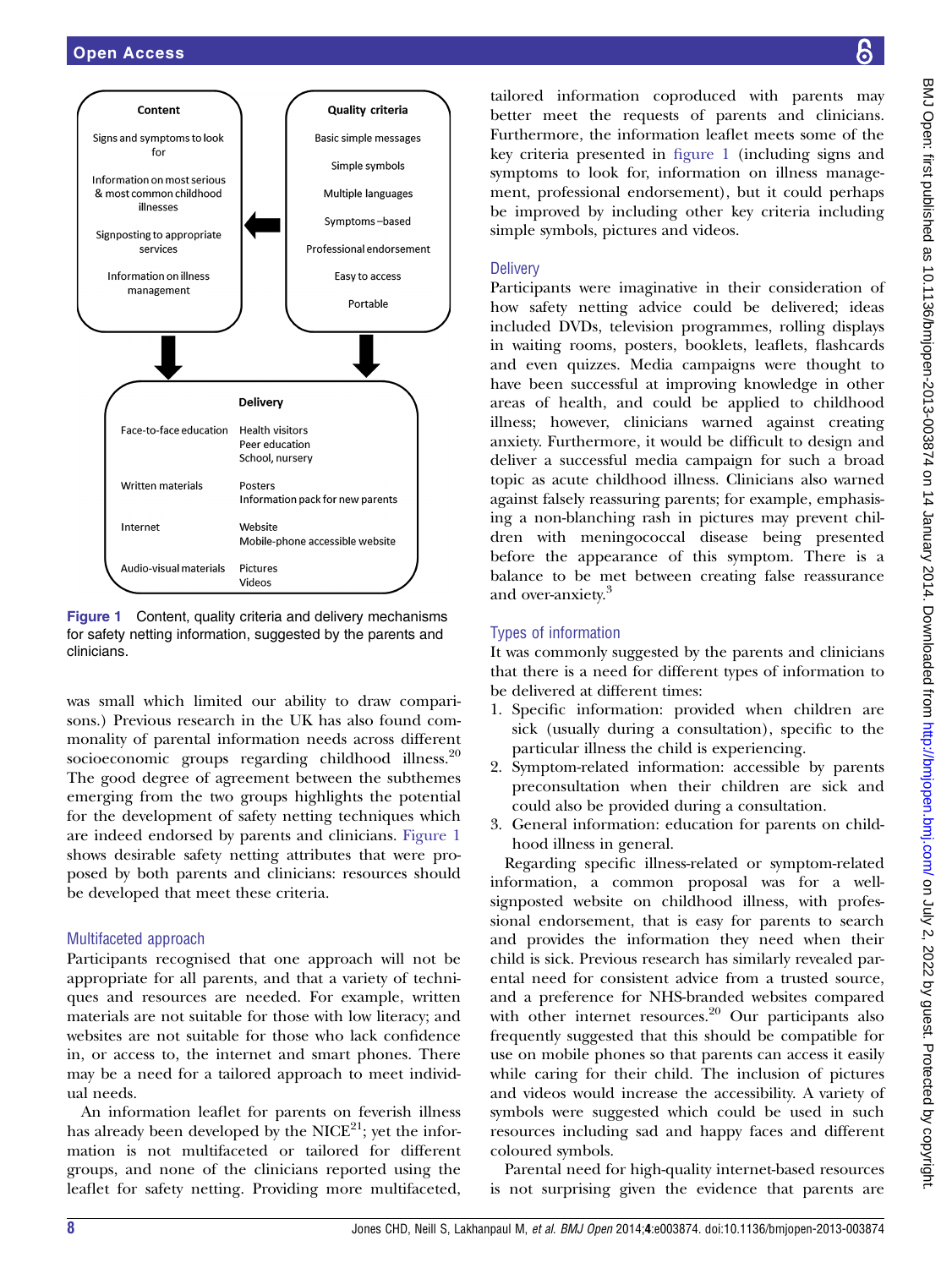increasingly using the internet to access health information. In two independent surveys, 52% of parents had sought health information for their children on the internet<sup>22 23</sup>; however, the quality and accuracy of internet advice are variable.<sup>24</sup>

Regarding general information, both groups suggested that education could be delivered by health visitors or by peers in the community, with the important caveat of ensuring that the information delivered is correct. We have recently completed a systematic review of the effectiveness of interventions providing information on when to seek medical help for parents of acutely sick children (Neill et al, personal communication). Characteristics of interventions likely to be more effective included comprehensive information, information on how to assess the severity of their child's illness as well as home management advice and reinforcement from healthcare professionals. These match some key criteria summarised in figure 1. Interventions which were codesigned with parents were also more effective, again reinforcing the importance of this approach.

#### Strengths and limitations

This study has taken a first step at identifying the optimal content, format and delivery of information resources for parents of acutely sick young children, from the perspectives of parents and clinicians. Including parents and clinicians strengthened our study because in order to be effective, resources must be endorsed and valued by both groups. Indeed, we identified similar needs from both groups, indicating the possibility of developing resources which are coproduced. Furthermore, we included diverse groups of parents with different literacy levels, information needs and ability to use information technology, ensuring that the views of different groups with diverse needs are understood. A range of doctors and nurses from different settings were also included, allowing us to include the perspectives of the broad group of clinicians who provide safety netting advice in different settings. However, while the maximum variation sampling provided us with participants with a diverse range of characteristics, the qualitative approach means that the extent to which the findings are generalisable to others in the same or different groups and geographical locations is not known. Data were collected and analysed by a team of researchers with different backgrounds, so their range of perspectives helped to reduce bias and facilitated a deeper understanding.

#### **CONCLUSION**

A multifaceted and tailored approach to safety netting is needed, in which information is delivered in multiple ways and is accessible to different groups of parents with varying needs, resources and abilities. It is important that resources are coproduced with parents and clinicians so that they are accessible to and understood by parents, as well as endorsed by clinicians. This study has

Research is needed to determine the effectiveness of different components of safety netting resources and the impact on parent knowledge, understanding, satisfaction, anxiety and reconsultation rates, among other outcomes. There is also a need for the development of safety netting quality standards to ensure that all clinicians provide parents with appropriate advice, and so that all parents receive the correct information in an efficient way. This study is a first step towards developing testable safety netting interventions and developing an evidence base around safety netting on which to base quality standards.

#### Author affiliations

<sup>1</sup>Department of Primary Care Health Sciences, University of Oxford, Oxford, UK

<sup>2</sup>School of Health, University of Northampton, Northampton, UK <sup>3</sup>General and Adolescent Paediatrics Unit, Institute of Child Health, University College London, London, UK

4 Paediatric Emergency medicine Leicester Academic Group, Department of Cardiovascular Sciences, Leicester University, Leicester, UK

Acknowledgements The authors would like to thank the participants for taking part, and all those who coordinated the recruitment.

Contributors SN, ML, DR and MT conceptualised and designed the study. SN and HSM collected the data. CHDJ and SN analysed the data. CHDJ drafted the manuscript. All the authors read and approved the final version.

Funding This publication presents independent research funded by the National Institute for Health Research (NIHR) under its Programme Grants for Applied Research funding scheme (RP-PG-0407-10347) and arising from a Career Development Fellowship supported by the NIHR (MT). The views expressed in this publication are those of the author(s) and not necessarily those of the NHS, the NIHR or the Department of Health.

Competing interests ML was the clinical director leading development for the NICE feverish illness guidelines, was a NICE fellow from 2010 to 2013 and is on the NHS evidence advisory board.

Ethics approval East Midlands—Nottingham 2 NHS Research Ethics Committee.

Provenance and peer review Not commissioned; externally peer reviewed.

Data sharing statement No additional data are available.

**Open Access** This is an Open Access article distributed in accordance with the Creative Commons Attribution Non Commercial (CC BY-NC 3.0) license, which permits others to distribute, remix, adapt, build upon this work noncommercially, and license their derivative works on different terms, provided the original work is properly cited and the use is non-commercial. See: [http://](http://creativecommons.org/licenses/by-nc/3.0/) [creativecommons.org/licenses/by-nc/3.0/](http://creativecommons.org/licenses/by-nc/3.0/)

#### REFERENCES

- 1. Wolfe I, Cass H, Thompson MJ, et al. Improving child health services in the UK: insights from Europe and their implications for the NHS reforms. BMJ 2011;342:d1277.
- 2. The Children and Young People's Health Outcomes Forum. Report of acutely ill children subgroup. 2012. [https://www.gov.uk/](https://www.gov.uk/government/uploads/system/uploads/attachment_data/file/216855/CYP-Acutely-Ill.pdf) [government/uploads/system/uploads/attachment\\_data/file/216855/](https://www.gov.uk/government/uploads/system/uploads/attachment_data/file/216855/CYP-Acutely-Ill.pdf) [CYP-Acutely-Ill.pdf](https://www.gov.uk/government/uploads/system/uploads/attachment_data/file/216855/CYP-Acutely-Ill.pdf)
- 3. Thompson MJ, Ninis N, Perera R, et al. Clinical recognition of meningococcal disease in children and adolescents. Lancet 2006;367:397–403.
- 4. Gill PJ, Goldacre MJ, Mant D, et al. Increase in emergency admissions to hospital for children aged under 15 in England, 1999– 2010: national database analysis. Arch Dis Child 2013;98:328–34.